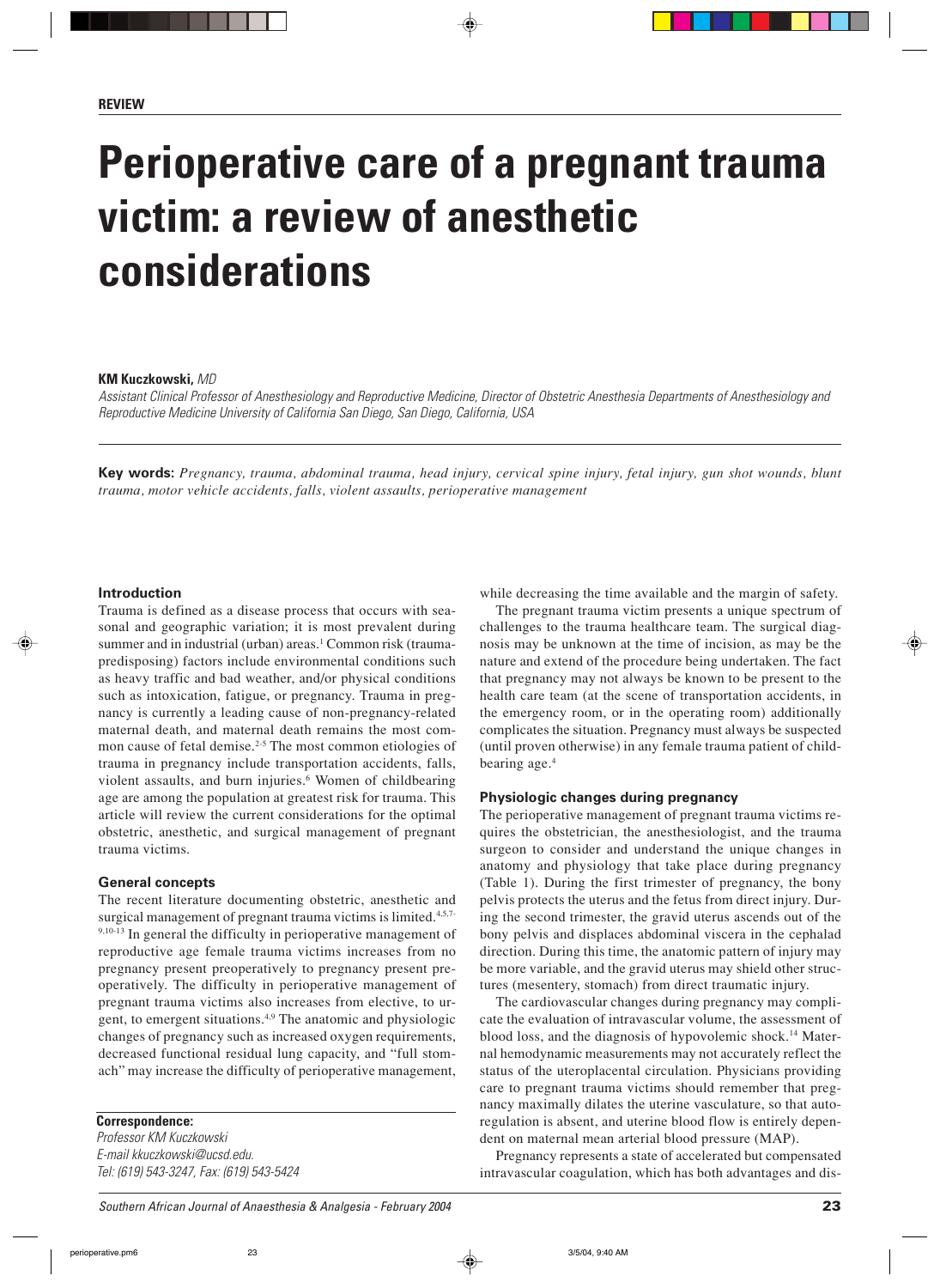| <b>System involved</b>               | Change ("+" increase or "-"decrease) |
|--------------------------------------|--------------------------------------|
| Central nervous system:              |                                      |
| Minimal alveolar concentration (MAC) |                                      |
| for general anesthetics              | $-40%$                               |
| Cardiovascular system:               |                                      |
| Peripheral vascular resistance       | $-15%$                               |
| Heart rate                           | $+15%$                               |
| Stroke volume                        | $+30%$                               |
| Blood volume                         | $+35%$                               |
| Cardiac output                       | $+40%$                               |
| Plasma volume                        | $+45%$                               |
| Pulmonary system:                    |                                      |
| Functional residual capacity (FRC)   | $-20%$                               |
| HCO <sub>3</sub>                     | $-15%$                               |
| PaCO <sub>2</sub>                    | $-15%$                               |
| Pa <sub>02</sub>                     | $+10%$                               |
| Respiratory rate                     | $+15%$                               |
| Oxygen consumption                   | $+20%$                               |
| Tidal volume (VT)                    | $+40%$                               |
| Minute ventilation (MV)              | $+50%$                               |
| Hematologic system:                  |                                      |
| Hemoglobin                           | $-20%$                               |
| Clotting factors                     | +50-200%                             |
| Renal system:                        |                                      |
| Glomerular filtration rate (GFR)     | $+50%$                               |
|                                      |                                      |

| Table 2: Incidence of trauma during pregnancy |                               |
|-----------------------------------------------|-------------------------------|
| <b>Pregnancy trimester</b>                    | Incidence of traumatic injury |
| First<br>Second<br>Third                      | 8%<br>40%<br>52%              |

advantages for the pregnant trauma victim.2,14 Increased levels of coagulation factors may improve hemostasis following trauma, however, at the same time parturients remain at increased risk for thromboembolic complications during periods of immobilization. Because buffering capacity during pregnancy is diminished, pregnant trauma victims rapidly develop metabolic acidosis during periods or hypoperfusion and hypoxia.

# **The obstetric airway**

The use of general anesthesia has been steadily declining in obstetric patients<sup>15</sup>, however, in selected cases (such as an emergent abdominal delivery in a pregnant trauma victim), it may still be necessary. Since difficult intubation is frequently unexpected, careful preanesthetic evaluation of all parturients (including pregnant trauma victims) should identify the majority of patients with difficult airway and subsequently avoid unexpected difficult airway management.<sup>16</sup>

# **Obstetric considerations**

Trauma to the abdomen and the gravid uterus threatens both the mother and the fetus.<sup>2,4,5,11,13</sup> Because the fetus is dependent on its mother for its oxygen requirements, an uninterrupted supply of oxygenated blood must be provided to the fetus at all times. Although it occurs infrequently, trauma-related uterine rupture may be life threatening; maternal mortality rates approach 10%, while fetal mortality rates may approach 100%. Placental abruption complicates 1-5% of minor injuries and 20-50% of major injuries. Except for maternal death, placental abruption is the most frequent cause of maternal death after trauma. Fetal death, resulting from injuries to the obstetric patient is most commonly associated with placental abruption.<sup>2,10</sup>

Compression of the vena cava by the uterus reduces venous return to the heart thereby decreasing cardiac output and exacerbating preexisting shock. Unless a spinal injury is suspected, the pregnant patient should be transported and evaluated on her left side. Although diagnostic irradiation poses a risk to the fetus, necessary radiographic studies should be obtained.17,18 If the mother's condition is stable, the status of the fetus and the extent of uterine injury determine further management. A potentially viable fetus that shows no signs of distress should be monitored by external ultrasonography. Since premature labor is always a possibility in these patients, an external tocotransducer should be used to detect the onset of uterine contractions. If premature labor ensues, tocolytic therapy may be initiated. When a viable fetus shows signs of distress, despite successful resuscitative measures, a cesarean delivery must be performed expeditiously. A nonviable fetus may be managed conservatively in utero to optimize maternal oxygenation and circulation. Primary repair of all maternal wounds should be attempted in a critically injured mother carrying a viable gestation, even at the expense of fetal well-being.

# **Abdominal trauma**

Trauma to the abdomen and the gravid uterus may result from MVAs, falls and violent assaults. The prevalence of violence against pregnant women has been reported to range from 0.9 to 20.1 %.13,19 Gazamarian et al. concluded that violence against pregnant women might be more prevalent than pregnancy specific disorders such as preeclampsia, gestational diabetes, and abnormal placentation.19 Violent assaults may include blunt trauma or penetrating trauma, or both, to the pregnant women's abdomen. Falls may result from an unstable gait often associated with pregnancy. The incidence of trauma increases with each pregnancy trimester (Table 2); 8% of injuries occur during the first trimester, 40% of injuries during the second trimester, and 52% during the third trimester.<sup>2</sup> The incidence of splenic injuries and retroperitoneal hemorrhage is greater in pregnancy due to the pregnancy-induced increased tissue vascularity.

Penetrating abdominal trauma usually results from gunshot wounds (GSW) and/or stab wounds to the gravid uterus, or it may be sustained during a MVA. Crosby et al. in a retrospective study of pregnant women involved in MVAs found that maternal death was the most frequent cause of fetal demise.<sup>20</sup> After penetrating abdominal trauma fetal death rates often exceed maternal death rates with maternal death rate of 5% of cases and fetal death rate of 59-80% of cases.

# **Head and neck injury**

Head and neck injuries, respiratory failure and hypovolemic shock constitute the most frequent causes of trauma-related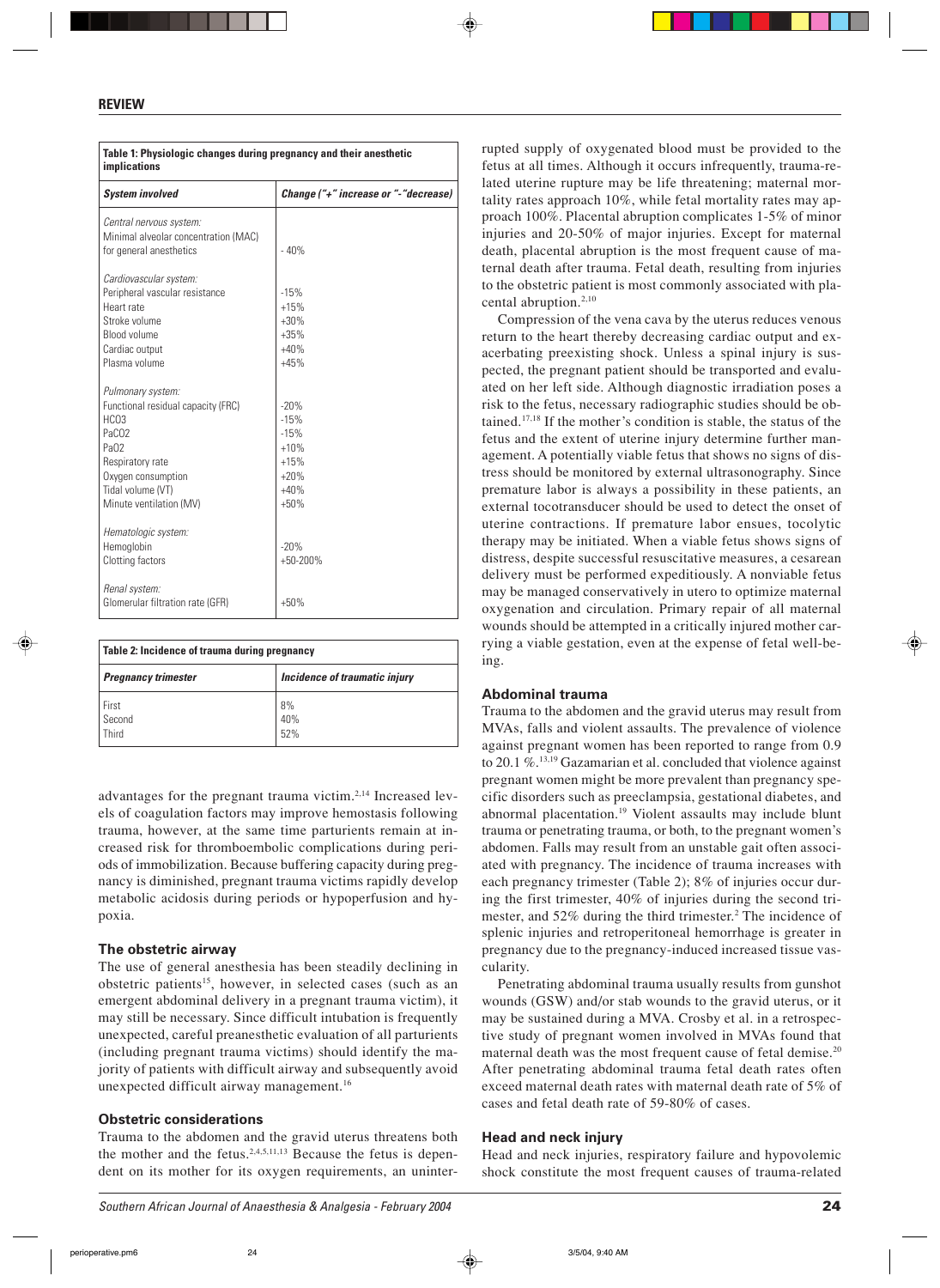maternal death in pregnancy.2 The most common etiologies of head injuries include transportation accidents and falls.<sup>21</sup>

In the head-injured reproductive-age-female trauma victims there appears to be a number of conflicting constraints pertinent to the perioperative management, and particularly to the management of the airway. These usually include: 1) an uncertain intracranial pressure (possibly elevated), 2) an uncertain cervical spine (possibly fractured), 3) an uncertain airway (possibly difficult), 4) an uncertain volume status (possibly decreased), 5) an uncertain level of consciousness (possibly comatose or combative), 6) an "uncertain stomach" (almost always full), 7) an uncertain oxygenation (possibly decreased), and finally 8) an uncertain obstetrical status (possibly pregnant).

If there is an uncertainty about the integrity of the cervical spine, direct laryngoscopy should be avoided, and fiberoptic (awake fiberoptic) intubation of the trachea, if feasible (time constraints, and/or equipment availability), should be considered.8 If direct laryngoscopy is deemed necessary, an "in line stablization" of the head and neck by an assistant to prevent extension and rotation of the cervical spine is indicated. If awake fiberoptic intubation of the trachea is selected it is essential to titrate analgesic and sedative drugs carefully to maintain continual meaningful verbal communication between the anesthesiologist and the patient. Respiratory depression and aspiration of stomach contents during the application of a local anesthetic agent is much less likely to occur if the patient remains awake and alert. In addition, a rational alert mother minimizes the risk of neonatal depression. Midazolam is the benzodiazepine recommended for these purposes, however, it is highly unionized and very lipophilic, and its fetal/maternal ratio is 0.76 at 15-20 minutes after maternal administration. However, unlike other benzodiazepines, the ratio falls rapidly. No adverse fetal effects have been reported.16

It has been empirically established that trauma victims with a GCS of 8 or less usually require intubation and mechanical ventilation for both, the airway control and control of the intracranial pressure. However, trauma victims with "good" GCS's can "talk and deteriorate/die" following traumatic head injury, particularly an injury associated with loss of consciousness, and delayed deterioration has been observed up to 48 hours after the initial insult.

The succinylcholine-induced ICP increase has been a concern in the past, nevertheless; recent analysis of the problem has shown that the magnitude and clinical importance of this increase have been grossly exaggerated. It is currently believed that when there is an urgent need to secure an airway in the head-injured pregnant trauma victim, succinylcholine is an appropriate and safe drug, and it should be used. All of the intravenous anesthetic agents (except ketamine) cause some degree of vasoconstriction, and therefore decrease in cerebral blood flow (CBF). All of the inhaled agents have some cerebral vasodilatory effect; however, their administration is usually consistent with acceptable ICP levels.<sup>22,23</sup>

There seems to be no ideal "best" way of perioperative management of the head-injured pregnant trauma victim. The best approach should incorporate all the various factors listed above, and should be determined by the relative weight of these factors. Nevertheless, the A.B.C or resuscitation should always be an initial higher priority than ICP of neuroanesthesia, and aggressive maternal resuscitation should always be the

initial highest priority, which often proves lifesaving for both the parturient and her fetus.

## **Burns**

The incidence of pregnancy in women admitted to hospital with thermal injuries has been estimated at 6.8 to  $7.8\%$ .<sup>24,25</sup> The maternal and fetal outcome is related to the extent, presence or absence of complications of thermal trauma and to the gestational age of the fetus. In parturients with 25-50% of the total body surface area (TBSA) burned the mortality rates reach 63% for both the mother and the fetus.<sup>26</sup> Urgent delivery has been considered the treatment of choice in term or near term pregnant women with extended burn injury.<sup>27</sup> As is true for any trauma victim, initial treatment of the parturient with thermal injury should involve attention to the airway, breathing, and circulation. Pulmonary function can be directly or indirectly affected by thermal injury. Direct inhalational injury is usually manifested as upper airway edema, which can lead to life-threatening airway obstruction. However, lower airways can also be subjected to direct thermal injury or can be injured by exposure to smoke and/or toxic products of combustion.

Indications of inhalational injury include facial burns, singed nasal hair or eyebrows, stridor, hoarseness, soot in sputum, respiratory distress, or history of combustion in a close space. Many patients with inhalational injury, however, do not demonstrate any signs until several hours post-exposure. Major burns can alter pulmonary function even in the absence of direct lung injury. For example, vascular permeability can be increased throughout the entire microcirculation system and may contribute to the development of pulmonary edema and acute respiratory distress syndrome (ARDS). Within hours after a burn the patient becomes hypermetabolic. The manifestations usually include hyperthermia, increased oxygen consumption, tachypnia, tachycardia, and increased serum catecholamine levels.28

Indications for early intubation include the presence of copious secretions, hypoxia and/or upper airway edema that may subsequently progress to airway obstruction. If in doubt, the trachea should be intubated before edema develops and intubation becomes technically difficult. Timely and aggressive anesthetic (including early control of the airway) and obstetric (including early delivery) management of the pregnant thermal trauma victim is vital for optimal maternal and fetal outcome.

## **Summary**

The first priority in resuscitation of a pregnant trauma victim is stabilization of the mother, and only then should attention be directed to the fetus.<sup>29</sup> In general the initial resuscitation of the pregnant trauma victim should follow advanced trauma life support (ATLS) principles. Electronic fetal heart rate (FHR) monitoring helps guide obstetric, surgical and anesthetic management during maternal resuscitation, surgery and postoperative management in the intensive care unit.

Provision of care for the trauma patients (including pregnant trauma victims) is perhaps the highest challenge of the practice of obstetric and obstetrical anesthesia. It requires simultaneous provision of anesthesia and intensive care (volume resuscitation) to patients with injuries, which may not be fully assessed, and co-existing diseases, which may not be fully